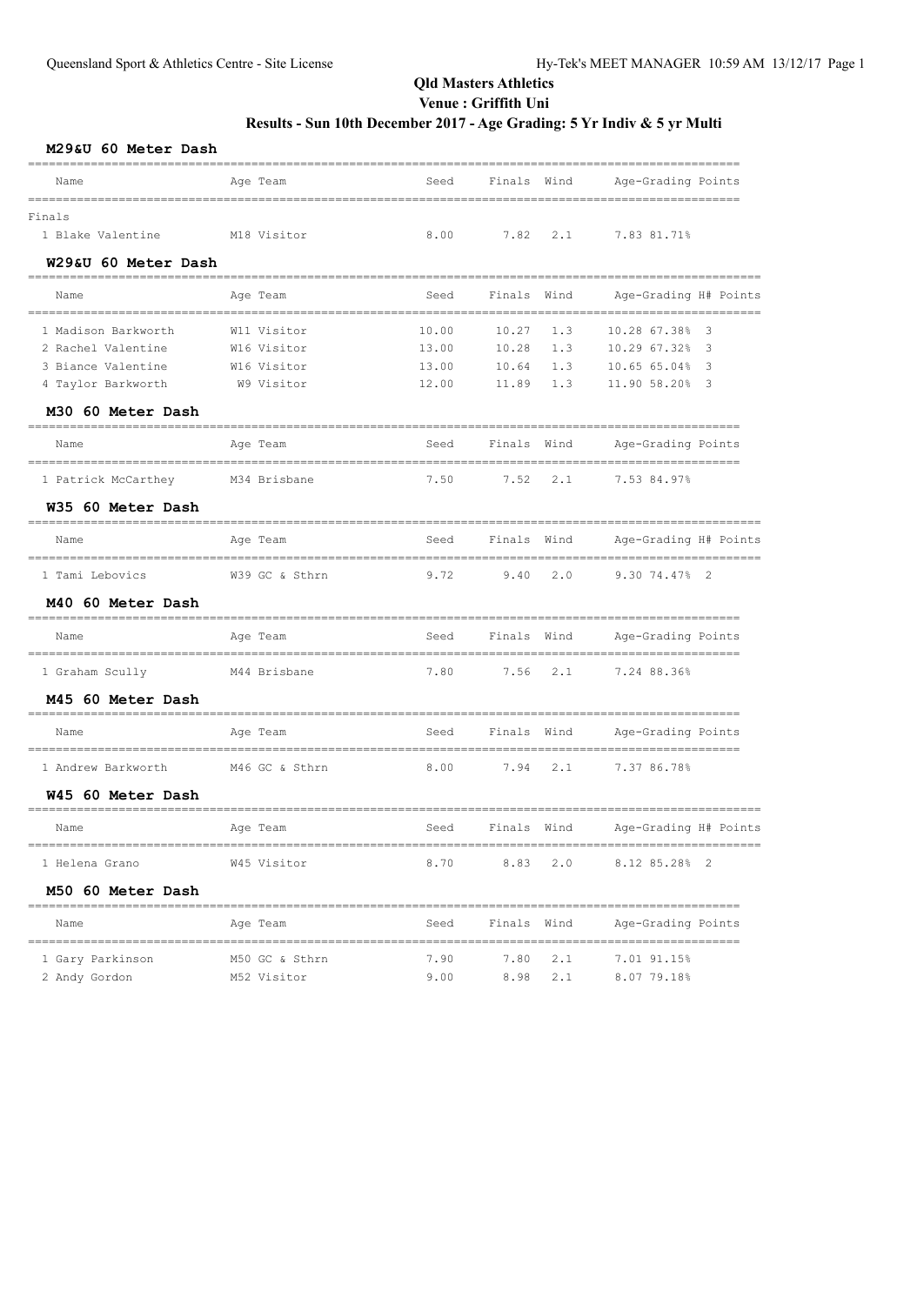## **Results - Sun 10th December 2017 - Age Grading: 5 Yr Indiv & 5 yr Multi**

#### **M55 60 Meter Dash**

| Name                             | Age Team       | Seed  | Finals Wind            |     | Age-Grading H# Points                             |
|----------------------------------|----------------|-------|------------------------|-----|---------------------------------------------------|
| 1 Bevan Valentine                | M58 Brisbane   | 9.00  | 8.79                   | 2.0 | 7.65 83.62% 2                                     |
| W65 60 Meter Dash                |                |       |                        |     |                                                   |
| Name                             | Age Team       | Seed  | Finals Wind            |     | Age-Grading H# Points                             |
| 1 Carol Davis                    | W66 GC & Sthrn | 9.35  | 9.38                   | 2.0 | 7.30 94.88% 2                                     |
| M75 60 Meter Dash                |                |       |                        |     |                                                   |
| Name                             | Age Team       | Seed  | Finals Wind            |     | Age-Grading H# Points                             |
| 1 Fred Turner                    | M76 GC & Sthrn |       | 11.00                  | 1.3 | 8.14 78.55% 3                                     |
| M80 60 Meter Dash                |                |       |                        |     |                                                   |
| Name                             | Age Team       | Seed  | Finals Wind            |     | Age-Grading H# Points                             |
| 1 Bill Cook                      | M80 Visitor    |       | 11.36                  | 1.3 | 7.91 80.81% 3                                     |
| M29&U 100 Meter Dash             |                |       |                        |     |                                                   |
| Name                             | Age Team       | Seed  | Finals Wind            |     | Age-Grading Points<br>------------------------    |
| 1 Blake Valentine                | M18 Visitor    | 12.50 | 12.63                  | 1.8 | 12.64 77.51%                                      |
| W29&U 100 Meter Dash             |                |       |                        |     |                                                   |
| Name                             | Age Team       | Seed  | Finals Wind            |     | Age-Grading H# Points                             |
| 1 Caitlin Newson                 | W21 Visitor    |       | 13.32                  | 2.6 | 13.33 78.75% 2                                    |
| 2 Rachel Valentine               | W16 Visitor    | 18.00 | 17.14                  | 1.3 | 17.15 61.20% 3                                    |
| 3 Biance Valentine               | W16 Visitor    | 18.00 | 18.24                  | 1.3 | 18.25 57.51% 3                                    |
| M30 100 Meter Dash               |                |       |                        |     |                                                   |
| Name                             | Age Team       | Seed  | Finals Wind            |     | Age-Grading Points<br>------------------------    |
| 1 Patrick McCarthey M34 Brisbane |                | 11.90 | 12.02                  | 1.8 | 12.03 81.45%                                      |
| W35 100 Meter Dash               |                |       |                        |     |                                                   |
| Name                             | Age Team       | Seed  | Finals Wind            |     | Age-Grading H# Points                             |
| 1 Tami Lebovics                  | W39 GC & Sthrn | 15.46 | ========<br>14.97      | 2.6 | ----------<br>===============<br>14.83 70.81% 2   |
| M40 100 Meter Dash               |                |       |                        |     |                                                   |
| Name                             | Age Team       | Seed  | Finals Wind<br>======= |     | Age-Grading Points<br>=========================== |
| 1 Graham Scully                  | M44 Brisbane   | 11.90 | 11.92                  | 1.8 | 11.42 85.74%                                      |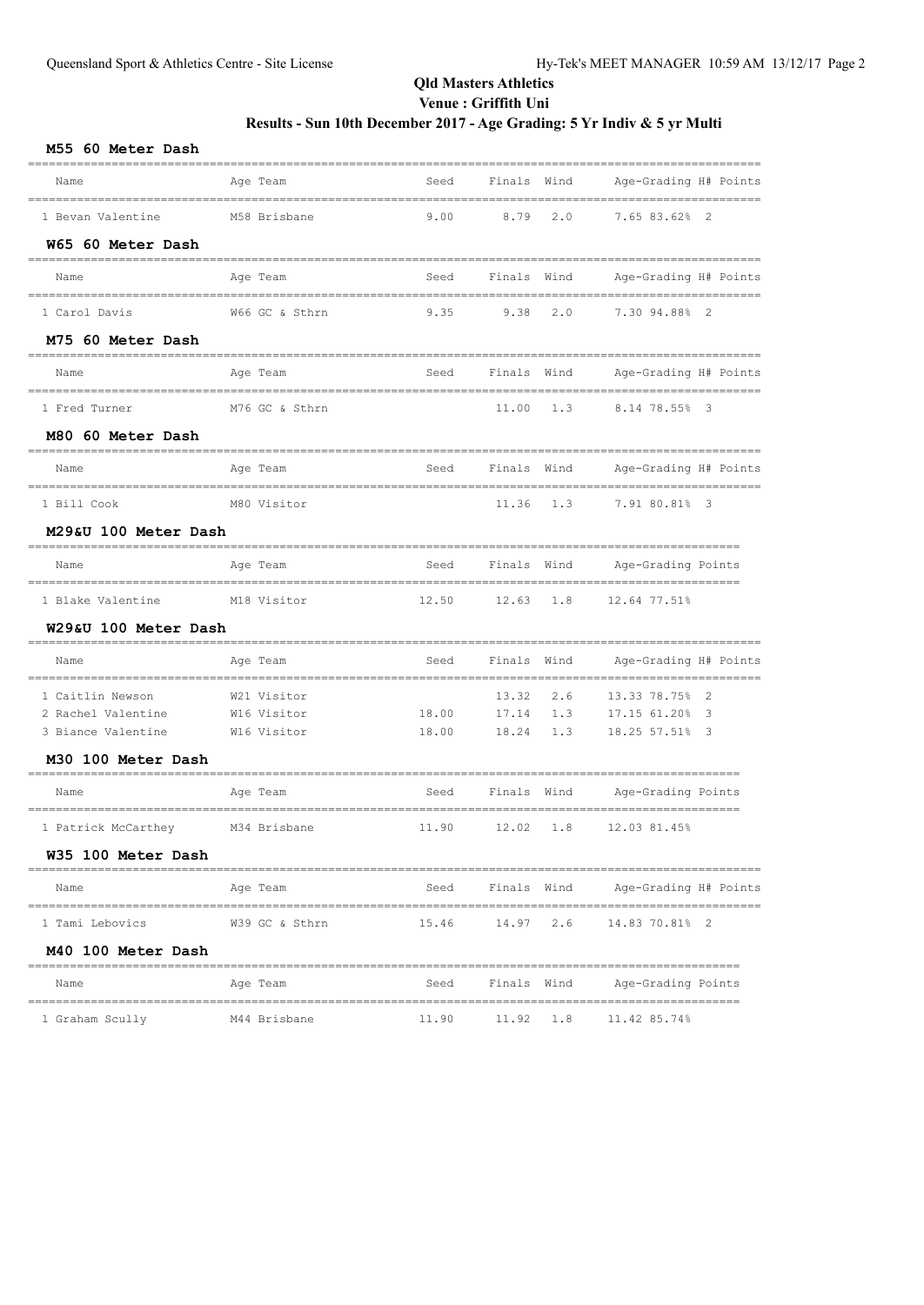## **Results - Sun 10th December 2017 - Age Grading: 5 Yr Indiv & 5 yr Multi**

#### **W40 100 Meter Dash**

| Name                               | Age Team                      | Seed           | Finals Wind        |      | Age-Grading H# Points                   |
|------------------------------------|-------------------------------|----------------|--------------------|------|-----------------------------------------|
| ----------------<br>1 Karen Long   | W42 Visitor                   | 13.20          | 13.00              | 2.6  | 12.42 84.54% 2                          |
| W45 100 Meter Dash                 |                               |                |                    |      |                                         |
| Name                               | Age Team                      | Seed           |                    |      | Finals Wind Age-Grading H# Points       |
| 1 Helena Grano                     | W45 Visitor                   | 14.00          | 13.95              | 2.6  | 12.83 81.79% 2                          |
| M50 100 Meter Dash                 |                               |                |                    |      | _______________________________         |
| Name                               | Age Team                      | Seed           | Finals Wind        |      | Age-Grading Points                      |
| 1 Gary Parkinson<br>2 Andy Gordon  | M50 GC & Sthrn<br>M52 Visitor | 12.40<br>14.50 | 12.55<br>14.28 1.8 | 1.8  | 11.29 86.69%<br>12.85 76.19%            |
| M55 100 Meter Dash                 |                               |                |                    |      |                                         |
| Name                               | Age Team                      | Seed           | Finals Wind        |      | Age-Grading H# Points                   |
| 1 Bevan Valentine                  | M58 Brisbane                  | 15.00          | 13.91              | 2.6  | 12.11 80.88% 2                          |
| W65 100 Meter Dash                 |                               |                |                    |      |                                         |
| Name<br>=========                  | Age Team                      | Seed           | Finals Wind        |      | Age-Grading H# Points                   |
| 1 Carol Davis                      | W66 GC & Sthrn                | 15.14          | 15.11              | 2.6  | 11.77 89.15% 2                          |
| M75 100 Meter Dash                 |                               |                |                    |      |                                         |
| Name                               | Age Team                      | Seed           | Finals             | Wind | Age-Grading H# Points                   |
| 1 Fred Turner                      | M76 GC & Sthrn                |                | 18.20              | 1.3  | 13.49 72.58% 3                          |
| M80 100 Meter Dash                 |                               |                |                    |      |                                         |
| Name                               | Age Team                      | Seed           | Finals Wind        |      | Age-Grading H# Points                   |
| -- Bill Cook                       | M80 Visitor                   |                | <b>DNF</b>         | 1.3  | 3                                       |
| W29&U 200 Meter Dash               |                               |                |                    |      | ===========================             |
| Name                               | Age Team                      | Seed           | Finals Wind        |      | Age-Grading Points                      |
| --------------<br>1 Caitlin Newson | W21 Visitor                   |                | 27.38              | 1.6  | 27.39 77.94%                            |
| M29&U 200 Meter Dash               |                               |                |                    |      |                                         |
| Name                               | Age Team                      | Seed           | Finals             | Wind | Age-Grading Points<br>----------------- |
| 1 Blake Valentine                  | M18 Visitor                   | 25.00          | 25.34              | 1.6  | 25.35 76.24%                            |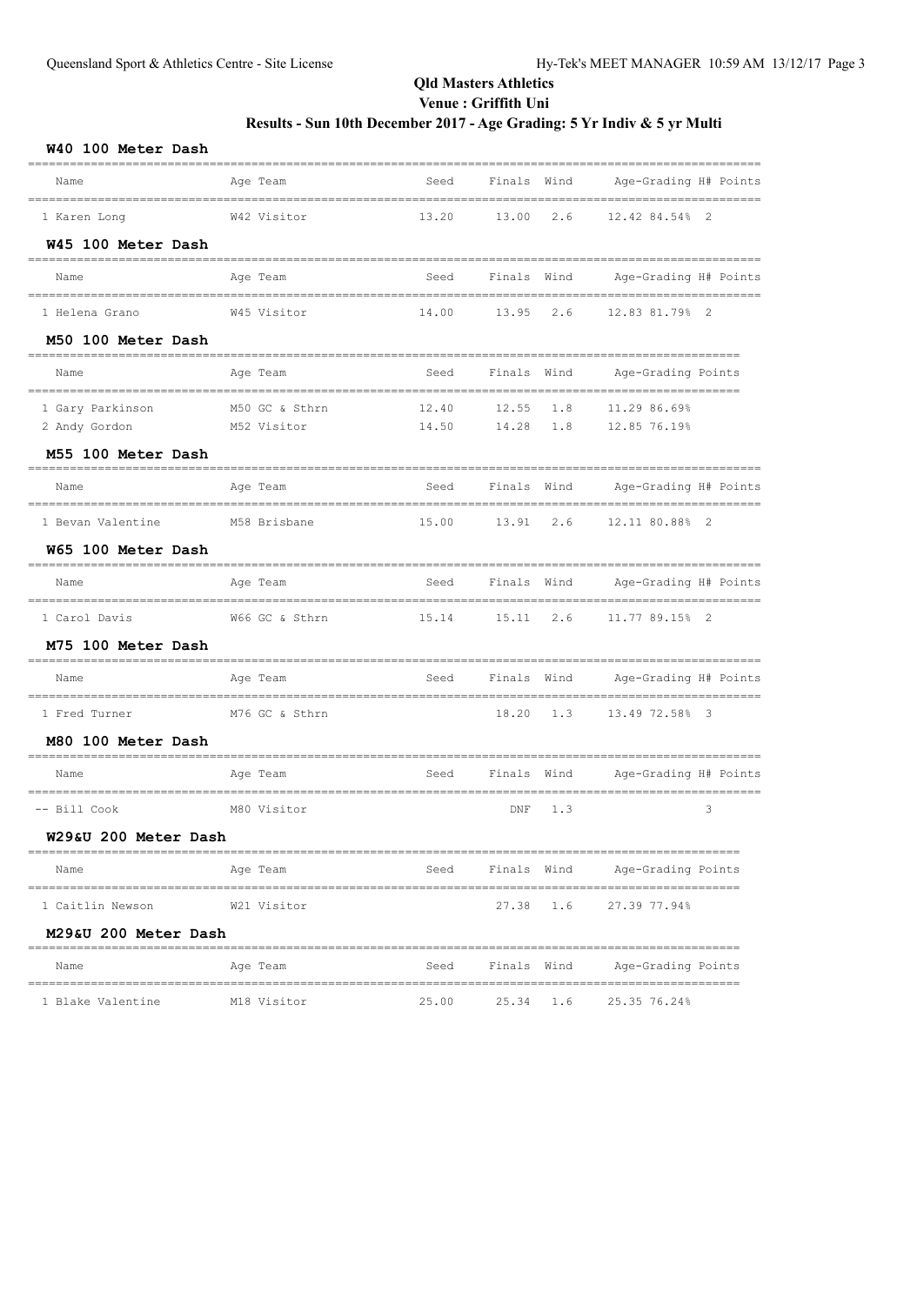## **Results - Sun 10th December 2017 - Age Grading: 5 Yr Indiv & 5 yr Multi**

#### **M40 200 Meter Dash**

| Name                                  | Age Team       | Seed  | Finals Wind |      | Age-Grading Points    |                    |
|---------------------------------------|----------------|-------|-------------|------|-----------------------|--------------------|
| 1 Graham Scully                       | M44 Brisbane   | 23.60 | 23.31       | 1.6  | 22.23 86.92%          |                    |
| W40 200 Meter Dash                    |                |       |             |      |                       |                    |
| Name                                  | Age Team       | Seed  | Finals Wind |      | Age-Grading Points    |                    |
| 1 Karen Long                          | W42 Visitor    | 27.00 | 26.96 1.6   |      | 25.19 84.72%          |                    |
| M45 200 Meter Dash                    |                |       |             |      |                       |                    |
| Name                                  | Age Team       | Seed  | Finals Wind |      | Age-Grading Points    |                    |
| 1 Andrew Barkworth                    | M46 GC & Sthrn | 25.00 | 26.60       | 1.6  | 24.57 78.65%          |                    |
| M50 200 Meter Dash                    |                |       |             |      |                       |                    |
| Name<br>=======================       | Age Team       | Seed  | Finals Wind |      | Age-Grading Points    |                    |
| 1 Gary Parkinson                      | M50 GC & Sthrn | 24.50 | 24.62 1.6   |      | 22.00 87.86%          |                    |
| M55 200 Meter Dash                    |                |       |             |      |                       |                    |
| Name                                  | Age Team       | Seed  | Finals Wind |      | Age-Grading H# Points |                    |
| 1 Bevan Valentine                     | M58 Brisbane   | 30.50 | 29.65       | 2.4  | 25.60 75.48% 2        |                    |
| M60 200 Meter Dash                    |                |       |             |      |                       |                    |
| Name<br>_____________________________ | Age Team       | Seed  | Finals Wind |      | Age-Grading H# Points |                    |
| 1 Bruce O'Connor                      | M64 Brisbane   | 35.00 | 34.70       | 2.4  | 28.92 66.83% 2        |                    |
| W65 200 Meter Dash                    |                |       |             |      |                       |                    |
| Name                                  | Age Team       | Seed  | Finals Wind |      | Age-Grading H# Points |                    |
| 1 Carol Davis                         | W66 GC & Sthrn | 31.79 | 32.09       | 2.4  | 24.21 88.16% 2        |                    |
| M65 600 Meter Run                     |                |       |             |      |                       |                    |
| Name                                  | Age Team       | Seed  | Finals      |      | Age-Grading Points    |                    |
| 1 Bruce Bodsworth                     | M66 GC & Sthrn |       | 2:03.58     |      | 1:36.53 74.75%        |                    |
| W29&U Shot Put                        |                |       |             |      |                       |                    |
| Name                                  | Age Team       |       |             | Seed | Finals                | Age-Grading Points |

| 1 Madison Barkworth | W11 Visitor |       | 7.58m 7.58m 33.50% |
|---------------------|-------------|-------|--------------------|
| 2 Scarlett Doel     | W11 Visitor | 6.43m | $6.43m$ 28.41%     |
| 3 Bettina Doel      | W11 Visitor | 6 17m | $6.17m$ 27.26%     |
| 4 Taylor Barkworth  | W9 Visitor  | 5.04m | $5.04m$ 22.27%     |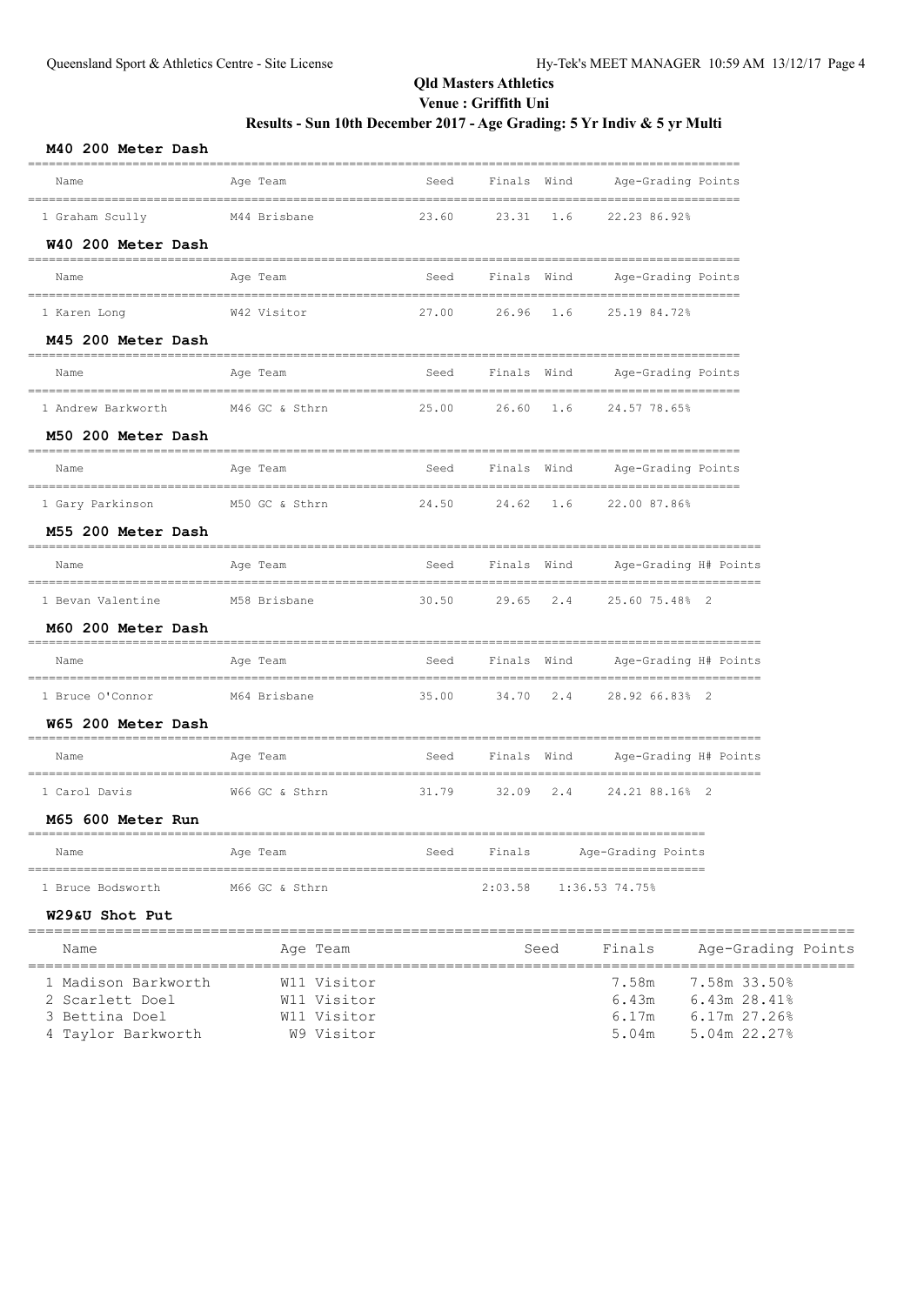## **Results - Sun 10th December 2017 - Age Grading: 5 Yr Indiv & 5 yr Multi**

#### **M35 Shot Put**

| Name                                     | Age Team                                    | Seed | Finals | Age-Grading Points                               |  |
|------------------------------------------|---------------------------------------------|------|--------|--------------------------------------------------|--|
| 1 Anthony Eqqersdorff                    | M35 GC & Sthrn                              |      | 8.01m  | ===============<br>_________<br>8.30m 35.94%     |  |
| W35 Shot Put<br>=================        |                                             |      |        |                                                  |  |
| Name                                     | Age Team                                    | Seed | Finals | Age-Grading Points                               |  |
| 1 Tami Lebovics                          | W39 GC & Sthrn                              |      | 7.49m  | 7.76m 34.31%                                     |  |
| M40 Shot Put<br>=================        |                                             |      |        |                                                  |  |
| Name                                     | Age Team                                    | Seed | Finals | Age-Grading Points                               |  |
| 1 Rene Doel                              | M42 GC & Sthrn                              |      | 10.80m | 12.02m 52.02%                                    |  |
| M45 Shot Put                             |                                             |      |        |                                                  |  |
| Name                                     | Age Team                                    | Seed | Finals | Age-Grading Points                               |  |
| 1 Andrew Barkworth                       | M46 GC & Sthrn                              |      | 8.25m  | 9.91m 42.90%                                     |  |
| M50 Shot Put<br>=============            |                                             |      |        |                                                  |  |
| Name<br>======================           | Age Team                                    | Seed | Finals | Age-Grading Points                               |  |
| 1 Tim Lowrey                             | M50 North Queensland                        |      | 9.78m  | 11.46m 49.57%                                    |  |
| M55 Shot Put                             |                                             |      |        |                                                  |  |
| Name<br>================================ | Age Team<br>------------------------------- | Seed | Finals | Age-Grading Points<br>-------------------------- |  |
| 1 Michael Kirkby                         | M56 GC & Sthrn                              |      | 9.83m  | 12.49m 54.01%                                    |  |
| W55 Shot Put                             |                                             |      |        |                                                  |  |
| Name                                     | Age Team                                    | Seed | Finals | Age-Grading Points                               |  |
| 1 Debbie Jukes                           | W57 GC & Sthrn                              |      | 5.33m  | 7.30m 32.28%                                     |  |
| M60 Shot Put<br>==============           | =========                                   |      |        |                                                  |  |
| Name                                     | Age Team                                    | Seed | Finals | Age-Grading Points                               |  |
| 1 Bruce O'Connor                         | M64 Brisbane                                |      | 8.15m  | 10.17m 44.01%                                    |  |
| M65 Shot Put                             |                                             |      |        |                                                  |  |
| Name                                     | Age Team                                    | Seed | Finals | Age-Grading Points                               |  |
| 1 Kevin Ryall                            | M68 GC & Sthrn                              |      | 9.85m  | 13.40m 57.98%                                    |  |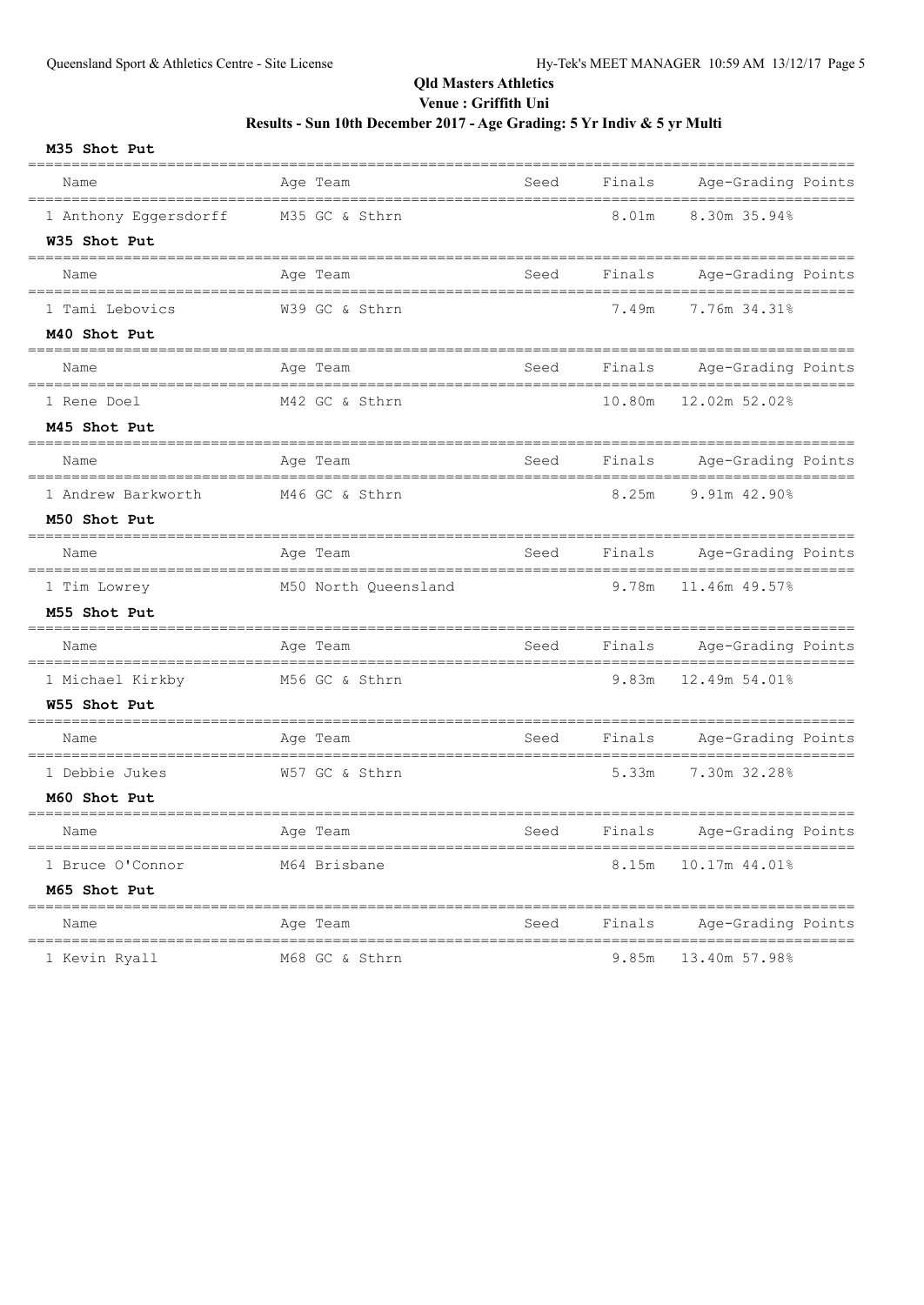## **Qld Masters Athletics Venue : Griffith Uni Results - Sun 10th December 2017 - Age Grading: 5 Yr Indiv & 5 yr Multi**

#### **M80 Shot Put**

| Name                                   | Age Team                                 | Seed | Finals           | Age-Grading Points                          |  |
|----------------------------------------|------------------------------------------|------|------------------|---------------------------------------------|--|
| 1 Bill McMullen                        | M84 GC & Sthrn                           |      | 7.10m            | 10.68m 46.22%                               |  |
| W29&U Discus Throw                     |                                          |      |                  |                                             |  |
| Name                                   | Age Team                                 | Seed | Finals           | Age-Grading Points                          |  |
| 1 Madison Barkworth                    | W11 Visitor                              |      | 18.90m           | 18.90m 24.61%                               |  |
| 2 Bettina Doel<br>3 Scarlett Doel      | W11 Visitor<br>W11 Visitor               |      | 13.49m<br>13.15m | 13.49m 17.57%<br>13.15m 17.12%              |  |
| 4 Taylor Barkworth                     | W9 Visitor                               |      | 12.40m           | 12.40m 16.15%                               |  |
| M35 Discus Throw                       |                                          |      |                  |                                             |  |
| Name                                   | Age Team                                 | Seed | Finals           | Age-Grading Points                          |  |
| 1 Anthony Eggersdorff                  | M35 GC & Sthrn                           |      | 19.15m           | ==========================<br>19.42m 26.22% |  |
| M40 Discus Throw                       |                                          |      |                  |                                             |  |
| Name                                   | Age Team                                 | Seed | Finals           | Age-Grading Points                          |  |
| 1 Rene Doel                            | M42 GC & Sthrn                           |      | 32.21m           | 35.47m 47.89%                               |  |
| M45 Discus Throw                       |                                          |      |                  |                                             |  |
| Name                                   | Age Team<br>____________________________ | Seed | Finals           | Age-Grading Points                          |  |
| 1 Andrew Barkworth                     | M46 GC & Sthrn                           |      | 20.37m           | 24.54m 33.13%                               |  |
| M50 Discus Throw<br>------------------ | -----------------------------            |      |                  | ----------------------------                |  |
| Name                                   | Age Team                                 | Seed | Finals           | Age-Grading Points                          |  |
| 1 Tim Lowrey                           | M50 North Queensland                     |      | 25.80m           | 26.36m 35.59%                               |  |
| W50 Discus Throw                       |                                          |      |                  |                                             |  |
| Name<br>=========================      | Age Team                                 | Seed | Finals           | Age-Grading Points                          |  |
| 1 Nyle Sunderland                      | W50 GC & Sthrn                           |      | 12.60m           | 16.54m 21.54%                               |  |
| M55 Discus Throw                       |                                          |      |                  | =================                           |  |
| Name                                   | Age Team                                 | Seed | Finals           | Age-Grading Points                          |  |
| 1 Michael Kirkby                       | M56 GC & Sthrn                           |      | 31.77m           | 35.27m 47.62%                               |  |
| W55 Discus Throw                       |                                          |      |                  |                                             |  |
| Name                                   | Age Team                                 | Seed | Finals           | Age-Grading Points                          |  |
| 1 Kay Shaw                             | W58 GC & Sthrn                           |      | 10.32m           | 14.86m 19.36%                               |  |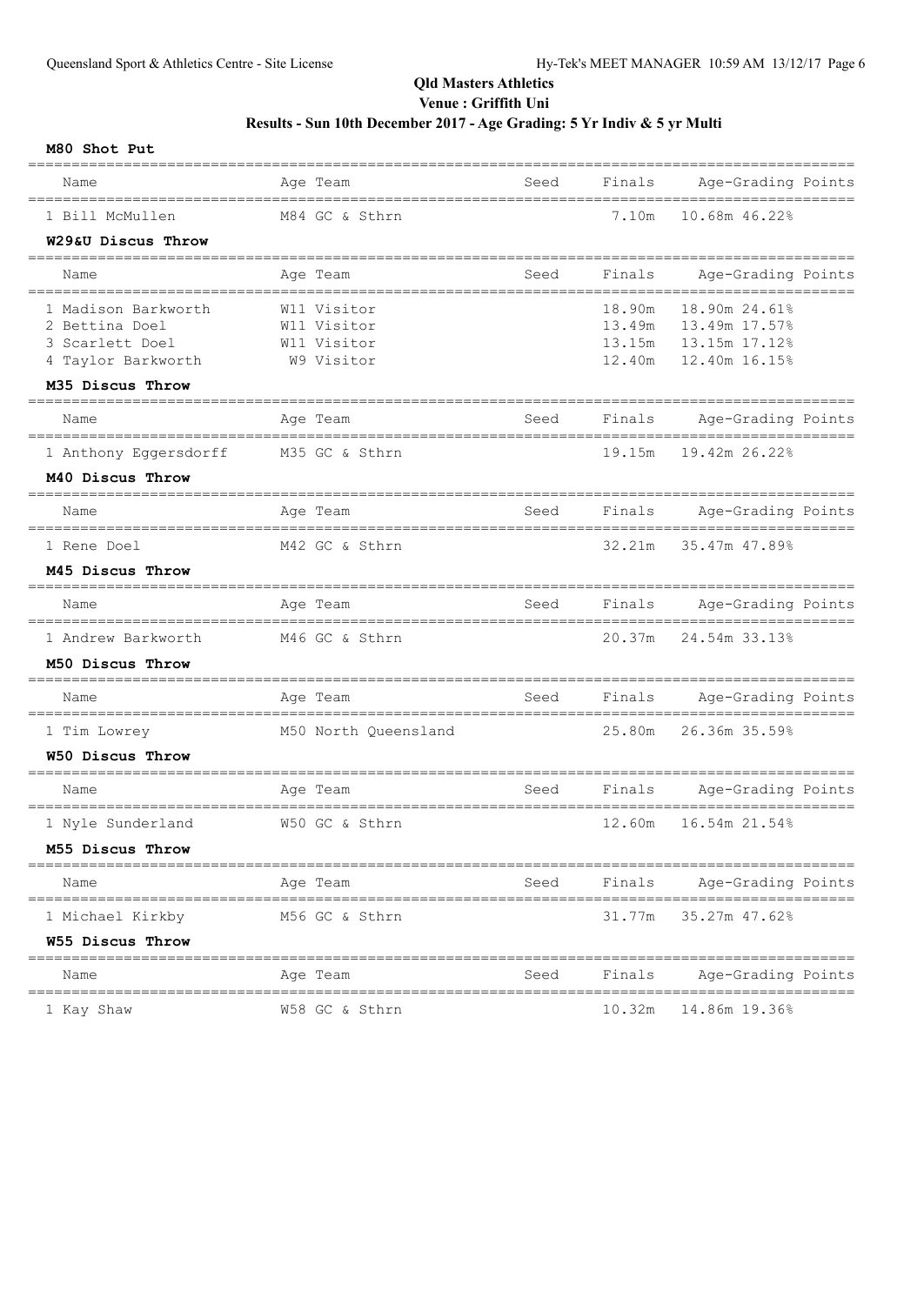## **Results - Sun 10th December 2017 - Age Grading: 5 Yr Indiv & 5 yr Multi**

#### **M60 Discus Throw**

| Name                                                     | Age Team                                  | Seed | Finals                     | Age-Grading Points                              |
|----------------------------------------------------------|-------------------------------------------|------|----------------------------|-------------------------------------------------|
| 1 Bruce O'Connor                                         | M64 Brisbane                              |      | 22.32m                     | 23.72m 32.02%                                   |
| M65 Discus Throw                                         |                                           |      |                            |                                                 |
| Name                                                     | Age Team                                  | Seed | Finals                     | Age-Grading Points                              |
| 1 Kevin Ryall<br>2 Bruce Bodsworth                       | M68 GC & Sthrn<br>M66 GC & Sthrn          |      | 30.17m<br>28.04m           | 35.10m 47.39%<br>32.63m 44.05%                  |
| M80 Discus Throw                                         |                                           |      |                            |                                                 |
| Name                                                     | Age Team                                  | Seed | Finals                     | Age-Grading Points                              |
| 1 Bill McMullen                                          | M84 GC & Sthrn                            |      | 18.66m                     | 30.67m 41.41%                                   |
| W29&U Javelin Throw                                      |                                           |      |                            |                                                 |
| Name                                                     | Age Team                                  | Seed | Finals                     | Age-Grading Points                              |
| 1 Madison Barkworth<br>2 Scarlett Doel<br>3 Bettina Doel | W11 Visitor<br>W11 Visitor<br>W11 Visitor |      | 20.71m<br>15.54m<br>14.11m | 20.71m 28.37%<br>15.54m 21.29%<br>14.11m 19.33% |
| M35 Javelin Throw                                        |                                           |      |                            |                                                 |
| Name<br>=================================                | Age Team<br>----------------------------- | Seed | Finals                     | Age-Grading Points                              |
| 1 Anthony Eggersdorff                                    | M35 GC & Sthrn                            |      | 18.86m                     | 19.09m 19.39%                                   |
| M40 Javelin Throw                                        |                                           |      |                            |                                                 |
| Name                                                     | Age Team                                  | Seed | Finals                     | Age-Grading Points                              |
| 1 Rene Doel                                              | M42 GC & Sthrn                            |      | 45.51m                     | 49.43m 50.20%                                   |
| M45 Javelin Throw                                        |                                           |      |                            |                                                 |
| Name<br>_________________                                | Age Team                                  | Seed | Finals                     | Age-Grading Points                              |
| 1 Andrew Barkworth                                       | M46 GC & Sthrn                            |      | 28.80m                     | 33.74m 34.26%                                   |
| M50 Javelin Throw                                        | ======                                    |      |                            | ==================                              |
| Name                                                     | Age Team                                  | Seed | Finals                     | Age-Grading Points                              |
| 1 Tim Lowrey                                             | M50 North Queensland                      |      | 22.90m                     | 28.11m 28.55%                                   |
| W50 Javelin Throw                                        |                                           |      |                            |                                                 |
| Name                                                     | Age Team                                  | Seed | Finals                     | Age-Grading Points                              |
| 1 Nyle Sunderland                                        | W50 GC & Sthrn                            |      | 11.95m                     | 15.71m 21.52%                                   |